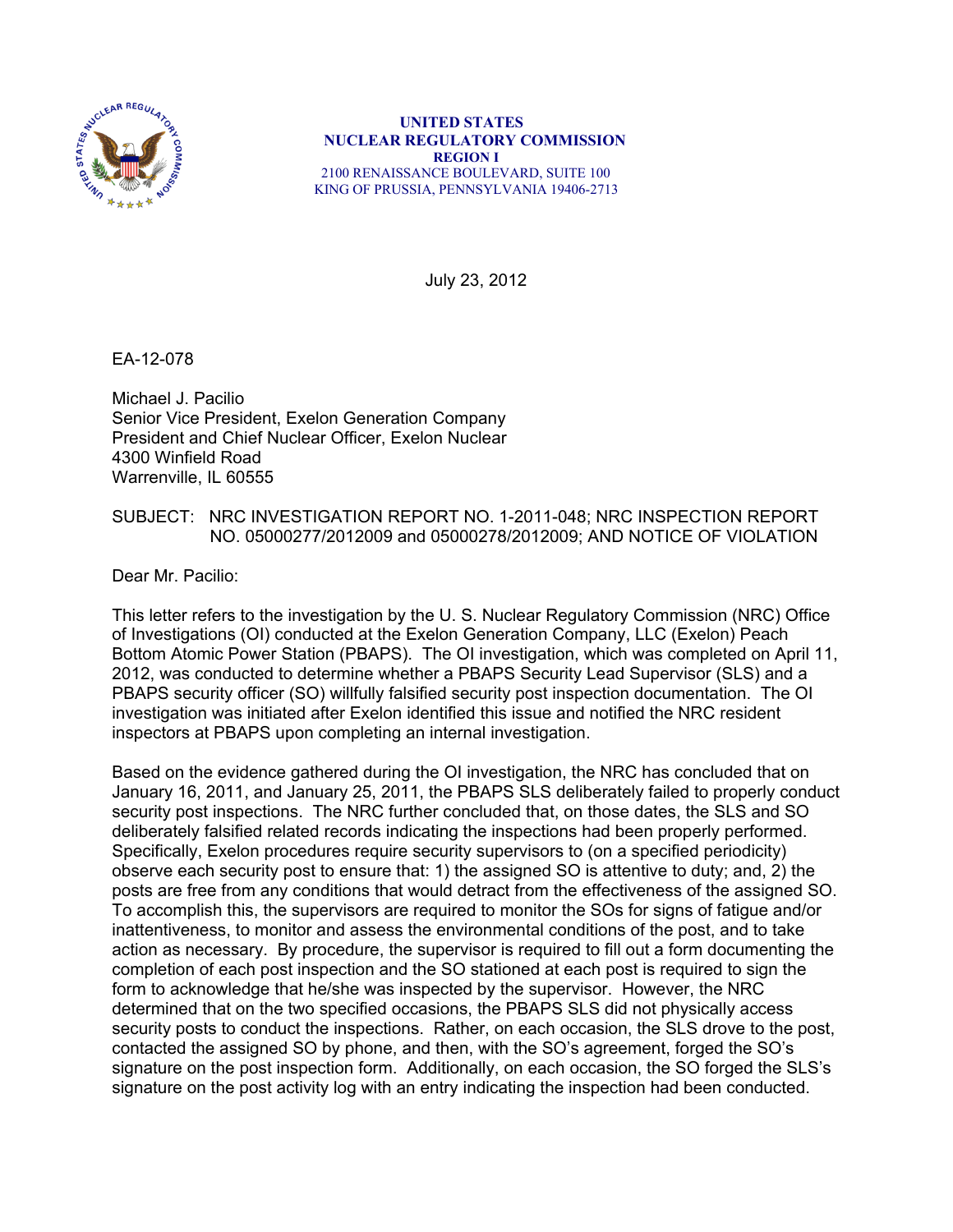The SLS's and SO's actions caused Exelon to violate NRC requirements and the PBAPS operating license. Specifically, on January 16, 2011, and January 25, 2011, the SLS did not access a security post to monitor and assess the environmental conditions and monitor the SO's alertness. Consequently, on those occasions, the supervisor failed to complete security post inspections in accordance with the requirements specified in Exelon implementing procedure SY-AA-120, "Supervisor Post Checks and Post Orders," and the site security plan (which is required to be implemented in accordance with PBAPS License Condition 2.C(3)).

Additionally, on those occasions, the SLS and the SO caused Exelon to violate Title 10 of the Code of Federal Regulations (CFR) §50.9(a), which states, in part, that information required to be maintained by license condition shall be complete and accurate in all material respects. Specifically, the SLS and the SO created inaccurate records (the post inspection forms) when both agreed that the SLS would indicate that he had performed all of the actions required for a post inspection when he, in fact, had not, and would forge the signature of the SO that he was supposed to be inspecting. The post inspection forms were required to be maintained by the licensee per SY-AA-120. The NRC did not identify an additional violation related to the SO's falsification of the SLS's signature on the post activity log, since the NRC did not identify a requirement specifying that the SLS had to sign the log.

Because licensees are responsible for the actions of their employees and because the violation involved deliberate misconduct, it was evaluated under the NRC's traditional enforcement process as set forth in Section 2.2.4 of the NRC Enforcement Policy. The NRC considered the violation to be of very low security significance because, although the SLS did not access the post locations on those occasions to monitor the environmental conditions and to monitor the assigned SO for attentiveness and signs of fatigue, other PBAPS security supervisors inspected those posts both before and after the SLS failed to do so. Additionally, when the SLS contacted the SO by telephone, the SO answered the telephone. Therefore, the NRC has characterized the violation at Severity Level IV, in accordance with the NRC Enforcement Policy. The violation is being cited in the enclosed Notice in accordance with Section 2.3.2 of the NRC Enforcement Policy, because the violation involved the acts of a supervisory employee.

The NRC has concluded that information regarding the reason for the violation, the corrective actions taken and planned to correct the violation and prevent recurrence, and the date when full compliance was achieved is already adequately addressed on the docket in this letter. Regarding the corrective actions, Exelon: 1) conducted an internal investigation to determine the extent of condition; 2) took disciplinary action against the involved SLS and SO; and, 3) conducted training of the PBAPS security department on the proper procedures for signing logs. Therefore, you are not required to respond to this letter unless the description herein does not accurately reflect your corrective actions or your position. In that case, or if you choose to provide additional information, you should follow the instructions specified in the enclosed Notice.

In accordance with 10 CFR 2.390 of the NRC's "Rules of Practice," a copy of this letter, its enclosure, and your response, if you choose to provide one, will be available electronically for public inspection in the NRC Public Document Room and from the NRC's Agencywide Documents Access and Management System (ADAMS), accessible from the NRC Web site at http://www.nrc.gov/reading-rm/adams.html.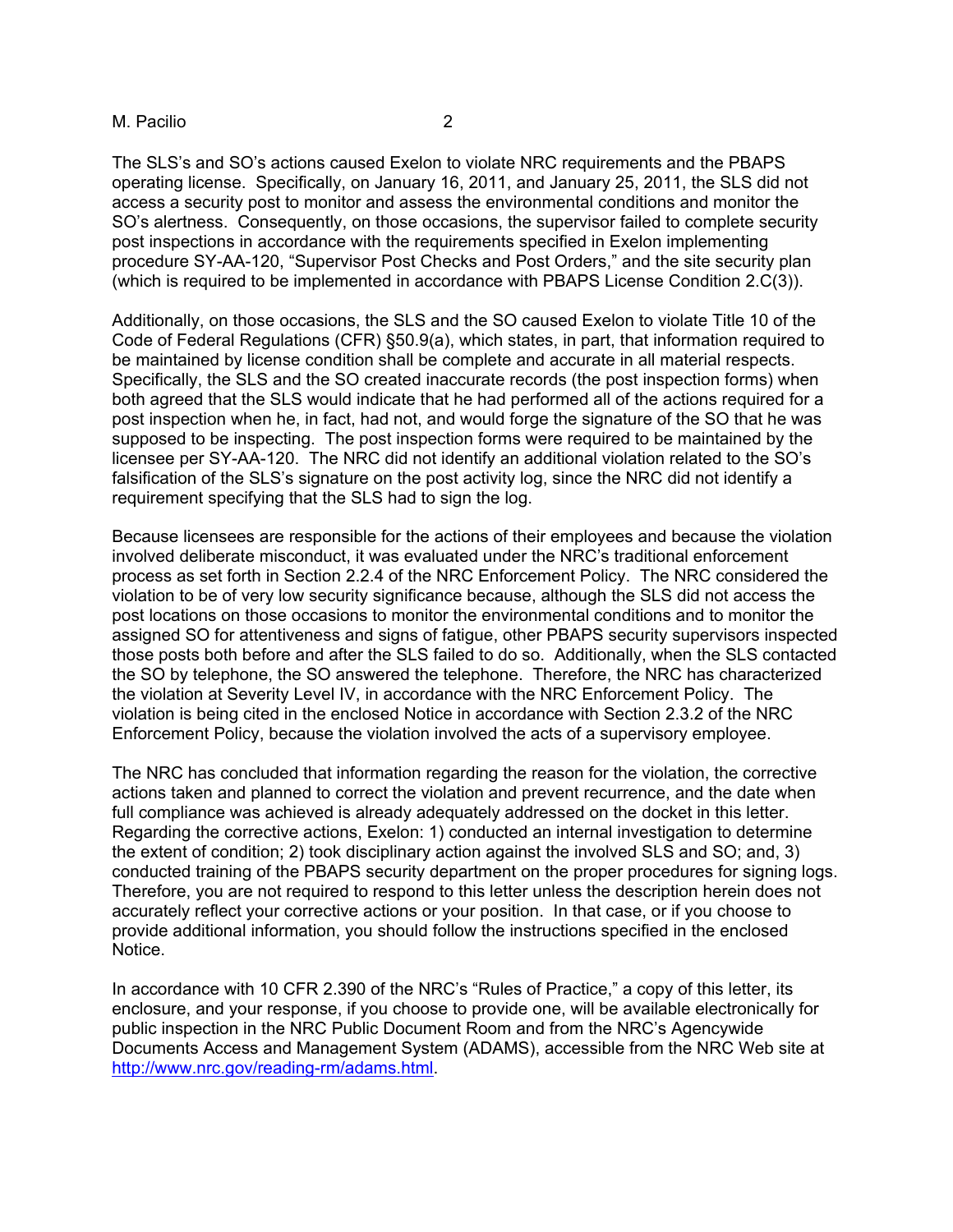Should you have any questions regarding this letter, please contact Mr. Paul Krohn at 610-337-5120.

Sincerely,

**/RA/** 

Darrell J. Roberts, Director Division of Reactor Projects

Docket No. 50-277; 50-278 License No. DPR-44; DPR-56

cc: Distribution via ListServ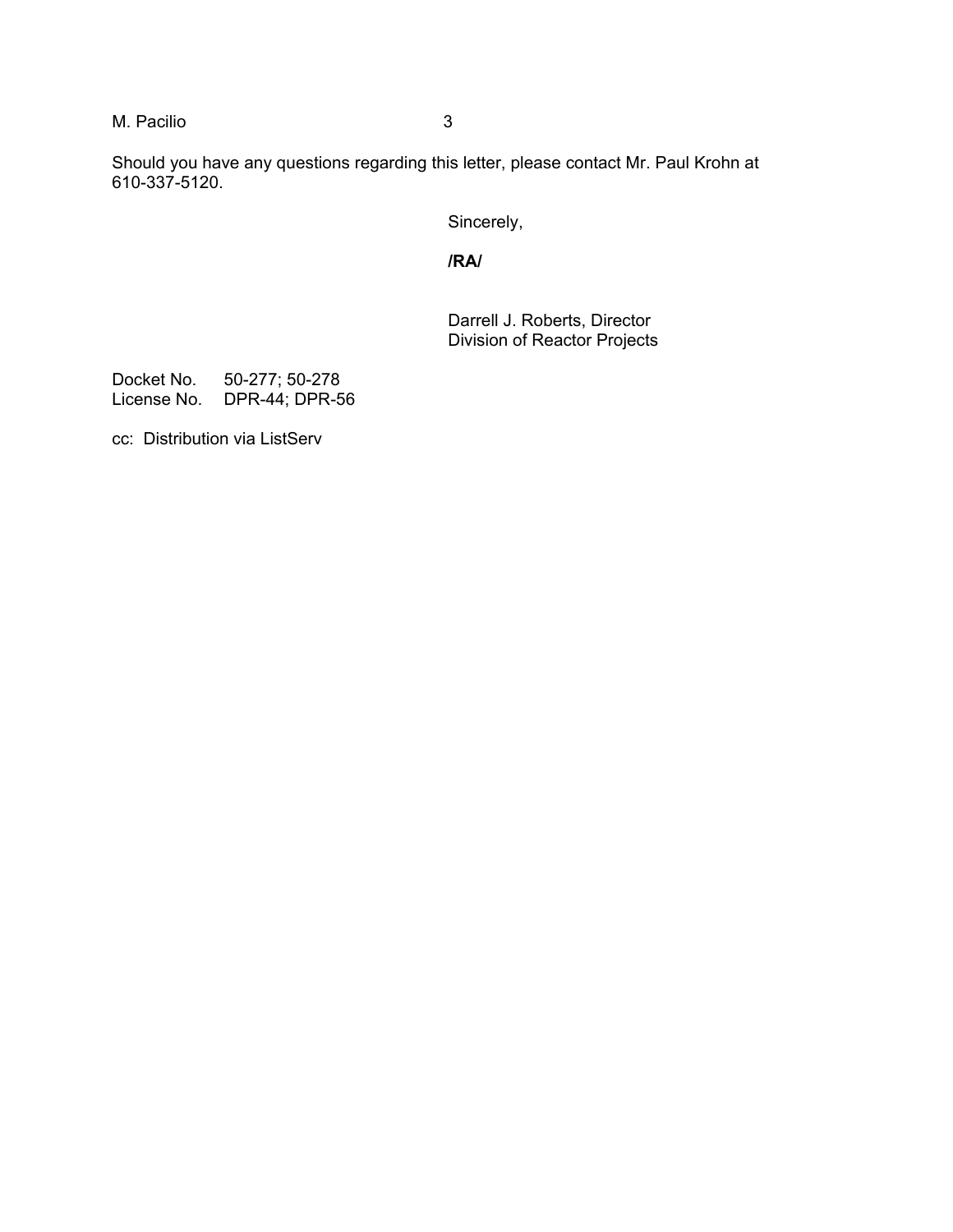Should you have any questions regarding this letter, please contact Mr. Paul Krohn at 610-337-5120.

Sincerely,

**/RA/** 

Darrell J. Roberts, Director Division of Reactor Projects

Docket No. 50-277; 50-278 License No. DPR-44; DPR-56

cc: Distribution via ListServ

Distribution w/encl:(via email): See attached page

DOC NAME: S:\Enf-allg\Enforcement\Proposed-Actions\Region1\PB Security Insp NOV-IV EA-12-078.docx ADAMS Accession No.: **ML12205A299** 

| X<br>Non-Sensitive<br><b>SUNSI Review/ MMM</b><br>x<br>□<br>Sensitive |                                   |                      |                           |                       | X<br><b>Publicly Available</b><br>Non-Publicly Available<br>$\Box$ |                |
|-----------------------------------------------------------------------|-----------------------------------|----------------------|---------------------------|-----------------------|--------------------------------------------------------------------|----------------|
| <b>OFFICE</b>                                                         | RI/ORA                            | <b>RI/DRP</b>        | <b>RI\DRS</b>             | <b>RI\DRS</b>         | <b>RIOI</b>                                                        | RI/ORA         |
| <b>NAME</b>                                                           | M McLaughlin/<br>MMM <sup>*</sup> | P Krohn/ PGK*        | J Trapp/ JMT via<br>email | C Miller/ CGM*        | J Teator/D<br>Gallagher for*                                       | K Farrar/ KLF* |
| <b>DATE</b>                                                           | 5/22/12                           | 5/24/12              | 6/15/12                   | 6/18/12               | 6/20/12                                                            | 6/22/12        |
|                                                                       |                                   |                      |                           |                       |                                                                    |                |
| <b>OFFICE</b>                                                         | <b>RIORA</b>                      | <b>OE</b>            | <b>NSIR</b>               | OGC                   |                                                                    | RI/DRP         |
| <b>NAME</b>                                                           | D Holody/ DJH*                    | D Furst via<br>email | B Westreich via<br>email  | B Klukan via<br>email |                                                                    | D Roberts/DJR  |
| <b>DATE</b>                                                           | 6/22/12                           | 7/16/12              | 7/16/12                   | 7/16/12               |                                                                    | 07/23/12       |

\*Concurrence on previous sheet OFFICIAL RECORD COPY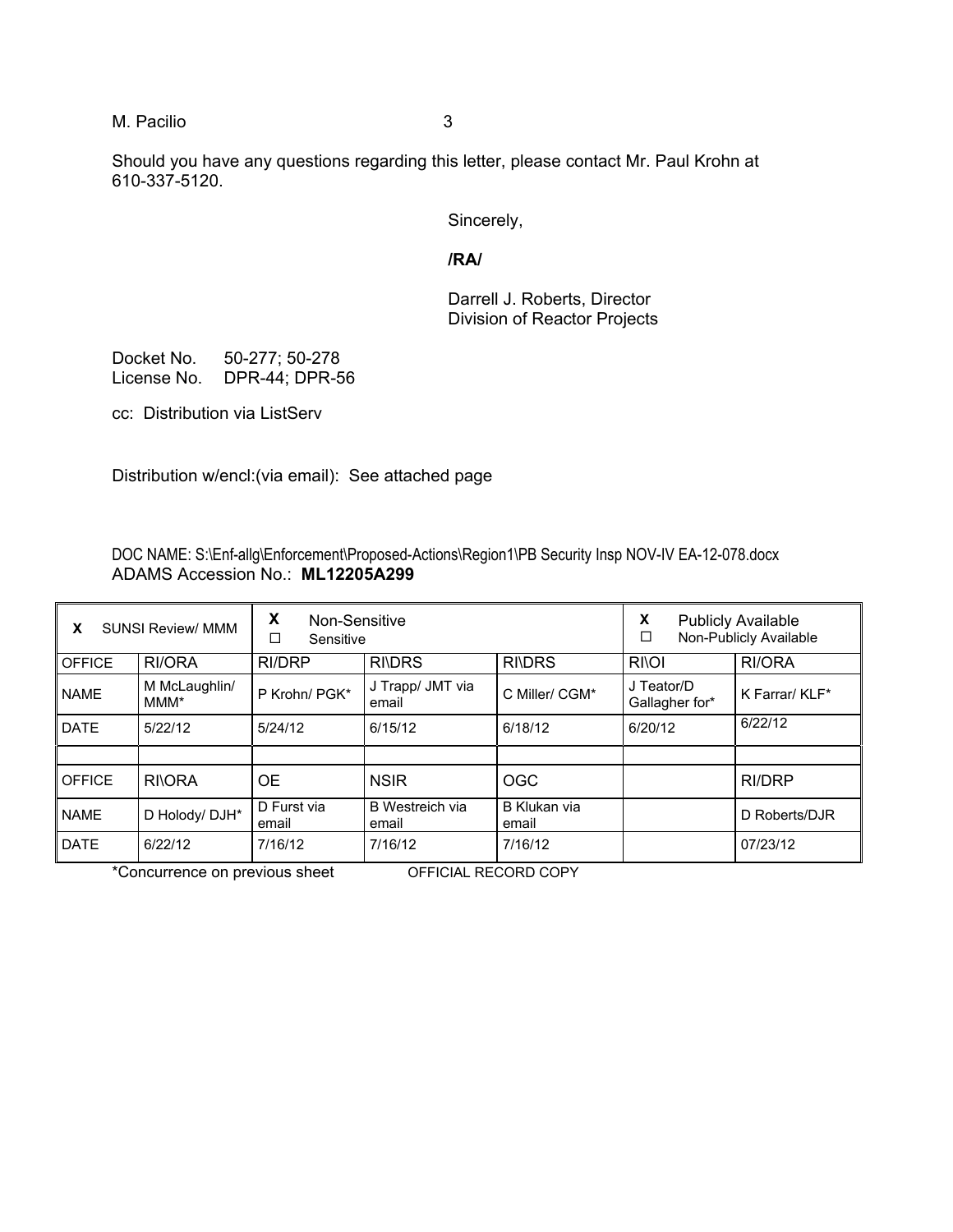Distribution: w/encl: (via email) W. Dean, RI, RA D. Lew, DRA D. Roberts, DRP J. Clifford, DRP C. Miller, DRS P. Wilson, DRS R. McKinley, DRS D. Caron, DRS K. Hussar, DRS P. Krohn, DRP D. Screnci / N. Sheehan, OPA K. Farrar, RI D. Holody, RI R. Urban, RI M. McLaughlin, RI A. Rosebrook, RI N. McNamara/ D. Tifft, RI S. Hansell, SRI A. Zeidonis, RI S. Schmitt, AA C. O'Daniell, RI D. Furst, OE J. Bowen, NRR S. Coker, NSIR J. Teator, OI Brett Klukan, OGC R1DRPMail Resource ROPreports Resource RidsNrrPMPeachBottom Resource R1 OE Files (with concurrences)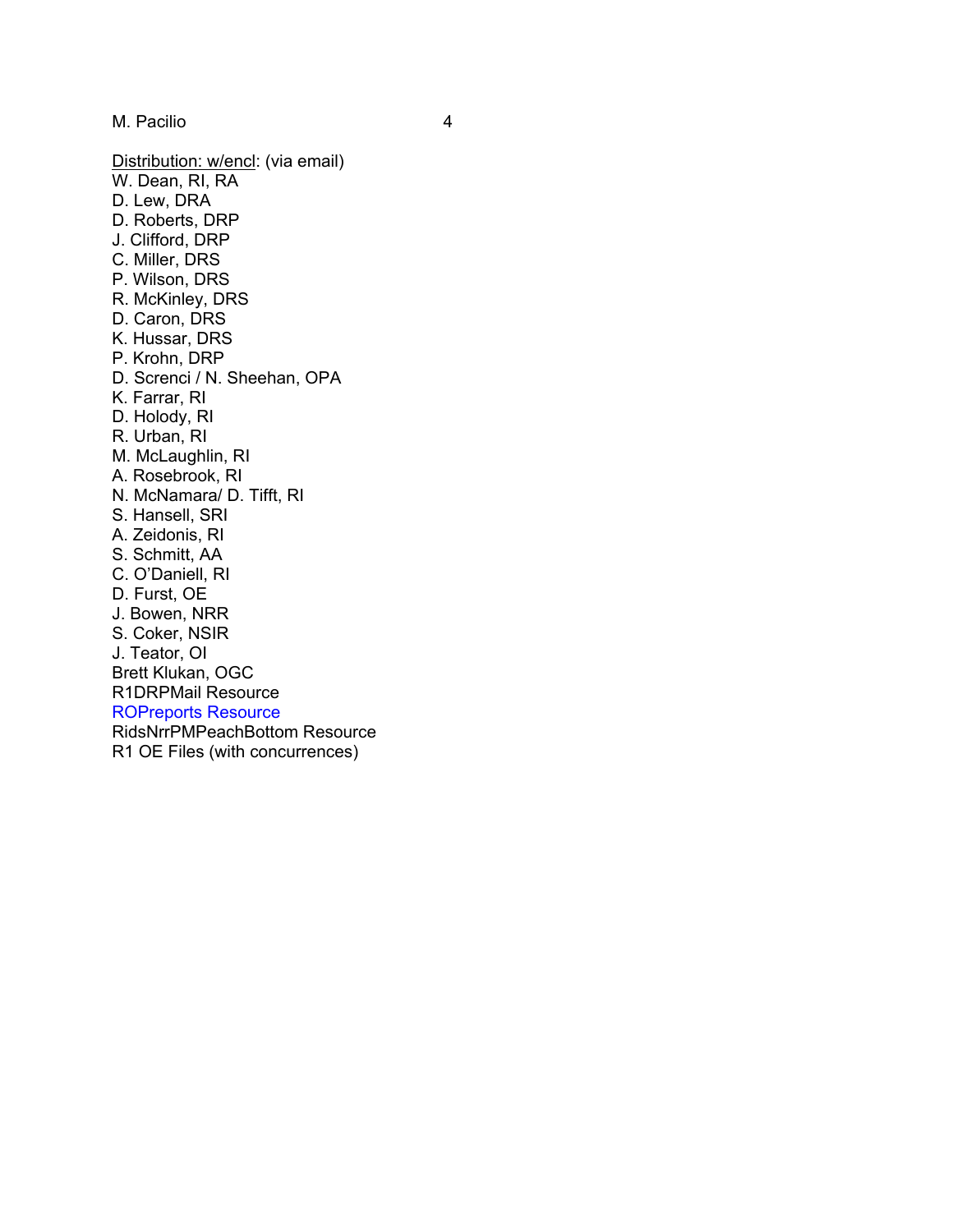## NOTICE OF VIOLATION

Exelon Generation Company, LLC Docket Nos. 50-277 & 50-278 Peach Bottom Atomic Power Station License Nos. DPR-44 & DPR-56

EA-2012-078

During a U.S. Nuclear Regulatory Commission (NRC) investigation by the NRC Office of Investigations completed on April 11, 2012, a violation of NRC requirements was identified. In accordance with the NRC Enforcement Policy, the violation is listed below:

Peach Bottom Atomic Power Station Renewed Facility Operating License Condition 2.C(3) requires that Exelon Generation Company shall fully implement all provisions of the Peach Bottom Atomic Power Station Security Plan.

Peach Bottom Atomic Power Station Security Plan Section 4 describes that facility procedures will document the duties of armed and unarmed security officers, and other individuals implementing the security plan.

Exelon Generation Company, LLC implementing procedure, SY-AA-1020, "Supervisor Post Checks and Post Orders," Section 4.3, "Post Inspections," requires supervisors to perform, on a specified frequency, a post inspection of all security posts to monitor and assess environmental conditions and to monitor security officers for signs of fatigue and inattentiveness. The procedure further requires: 1) the supervisor to document completion of the post inspection on a post inspection form; 2) the security officer at each post to sign the form acknowledging the post inspection; and, 3) that the completed form be retained.

10 CFR 50.9(a) requires that information required by the Commission's regulations, orders, or license conditions to be maintained by the licensee shall be complete and accurate in all material respects.

Contrary to the above, on January 16, 2011, and January 25, 2011, a security supervisor and a security officer at Peach Bottom Atomic Power Station: 1) did not perform a post inspection of a security post, in that the supervisor did not physically access the post to monitor and assess environmental conditions and to monitor the assigned security officer for signs of fatigue and inattentiveness; and, 2) created inaccurate records when the supervisor signed post inspection forms both for himself and for the security officer assigned to the posts, indicating that the post inspections had been completed when they, in fact, had not. The records were material in that they attest to the licensee's ability to meet regulatory security response requirements.

This is a Severity Level IV violation (Section 6.9)